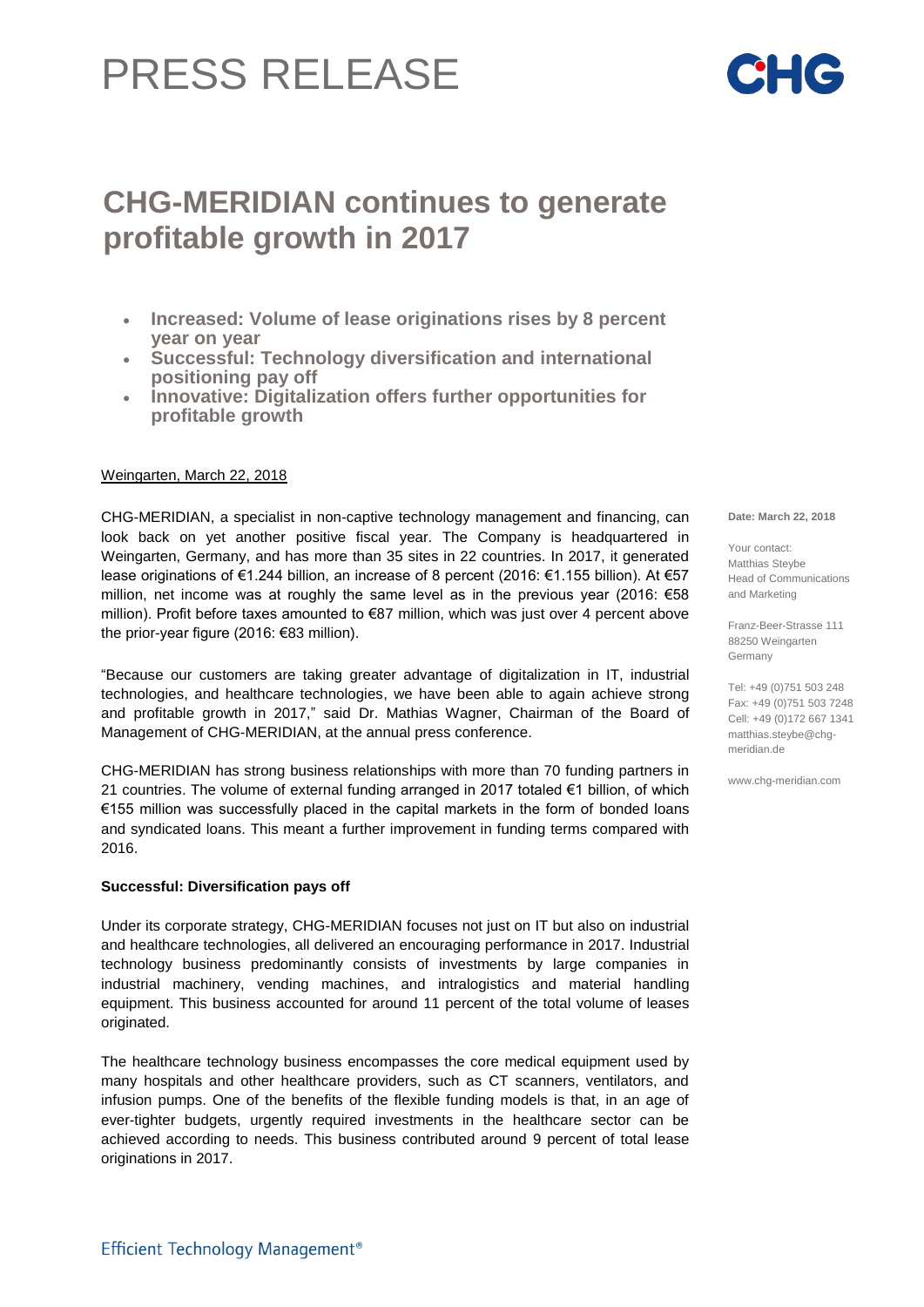



with a comprehensive view of the total costs of a technology investment," adds Dr. Wagner, costs over the entire lifetime of the equipment. This means valuable efficiency and cost "Now specializing in both, industrial and medical technologies too, we provide our customers explaining CHG-MERIDIAN's technological and financial expertise. "Such costs are normally far higher than the actual initial investment, and there is no transparency regarding these aspects are not utilized."

CHG-MERIDIAN benefits from geographical diversification thanks to its international presence. This has enabled the Company to establish a solid and broad-based business model. In 2017, around 50 percent of the volume of lease originations was generated outside the Company's home market of Germany and all regions contributed to its profitable growth.

#### **Innovative: Digitalization offers further opportunities**

CHG-MERIDIAN continued to drive the development of digital skills last year, as can be seen from its involvement in the D21 Initiative. This initiative is Germany's largest nonprofit network for the digital society, consisting of representatives from trade and industry, politics, science, and civil society organizations.

"Companies are increasingly willing to help their employees make greater use of digital technologies, in order to equip themselves for the future and maintain their competitiveness. Our IT solutions, particularly our Enterprise Mobility Solutions, support precisely this trend. I firmly believe that, with our range of solutions, we can still unlock considerable potential for growth in most of our markets," says Dr. Wagner. This will include the digitalization of further customer interfaces and the development of supplementary services for Enterprise Mobility Solutions.

#### **Optimistic outlook for 2018**

In 2018, under its digital strategy, CHG-MERIDIAN is aiming to improve both customerfacing and internal processes by digitalizing them. The Company itself can make more use of digital technologies in order to further automate, simplify, and accelerate its processes and benefit from the advantages that this creates. CHG-MERIDIAN is confident that it can sustain its path of dynamic growth in 2018.

**Further information can be found at:**  [www.chg-meridian.com](file://///v246/profiles$/dru/Desktop/www.chg-meridian.com%20%20)